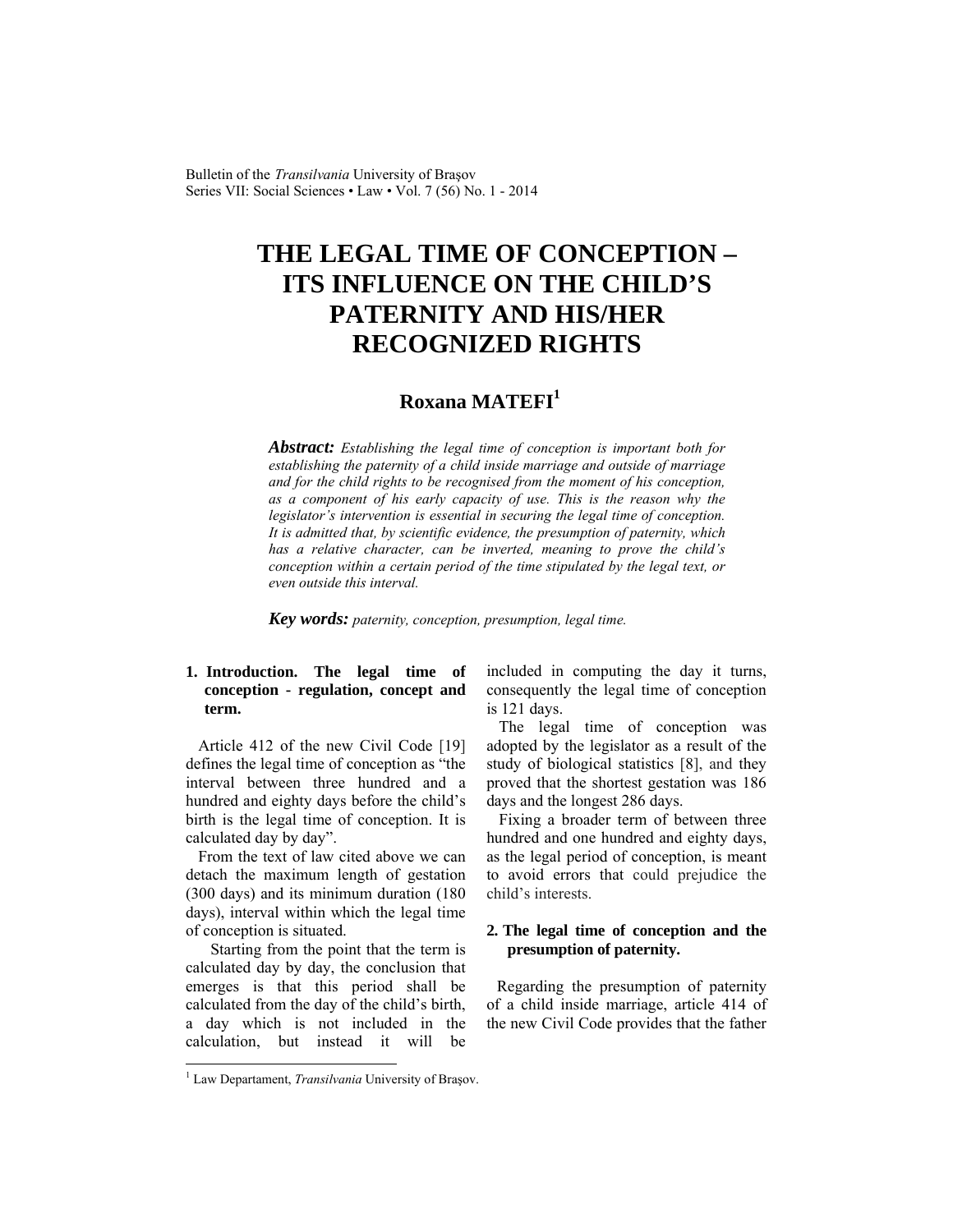of a child born or conceived during marriage is his mother's husband.

As concerns the paternity of a child outside marriage, article 424 of the new Civil Code, states that this can be done through voluntary acknowledgment or by court order.

In order to apply the presumption of paternity, it is of great importance to determine the child's time of conception, both in the period before the new Civil Code and in the subsequent period, aspects that will be comparatively analyzed.

Regarding the earlier period of the new Civil Code, we shall mention that article 53, paragraph (2) of the previous Family Code provided that a child born after the dissolution, declaration of nullity or annulment of marriage has as father his mother's former husband, if he was conceived during the marriage and the birth took place before his mother entered into a new marriage. In this latter situation, it must be determined whether the child's conception occurred during the marriage [7].

We should notice that the previous regulation of the Family Code gave precedence to the criterion of the child's birth in a certain marriage of his mother [7], the criterion of conception in a previous marriage being kept as a secondary reference [4].

What is surprising is that in the current regulation of the new Civil Code, this provision has not been reversed, leaving room for interpretation instead. In the period preceding the adoption of the new Civil Code, the doctrine and practice court ruled that the presumption of conception is absolute, meaning that it was inadmissible to prove that the child's conception occurred over the limits of time set by law, and the inadmissibility of proof that the conception took place in a certain period within this term.

Another part of the doctrine and jurisprudence held that the interpretation of this absolute presumption must be made in the sense that it is not possible to prove the child's conception outside the legal period, but it was possible to prove the child's conception in a certain period of the legal time.

Unable to determine precisely the date of the child's conception, article 412 of the new Civil Code, based on data made available by medical science on the minimum and maximum length of gestation, established the legal time of conception as the period between the 300th day and the 180th day before the child's birthday.

If this period, a part of it or even a day is inside marriage, the child is considered to have been conceived within that marriage, with all the legal consequences arising therefrom.

#### **3. The nature of the legal time of conception presumption – doctrinal views**

The text of article 412 of the new Civil Code expressly states that the legal time of conception is calculated day by day.

With no procedural character, the terms will not be counted on days off; in the calculation of both periods of 180 days and 300 days, the day of birth will not be included, but instead we shall include the day they conclude.

As we mentioned, in previous legal literature there was unanimous view regarding the absolute character of the legal time of the conception presumption.

The situation was different in the sense that was attributed to this character. According to one opinion [17] it is argued that the legal time of conception represents an absolute presumption, meaning that it cannot be demonstrated that the duration of gestation was less than 180 days or more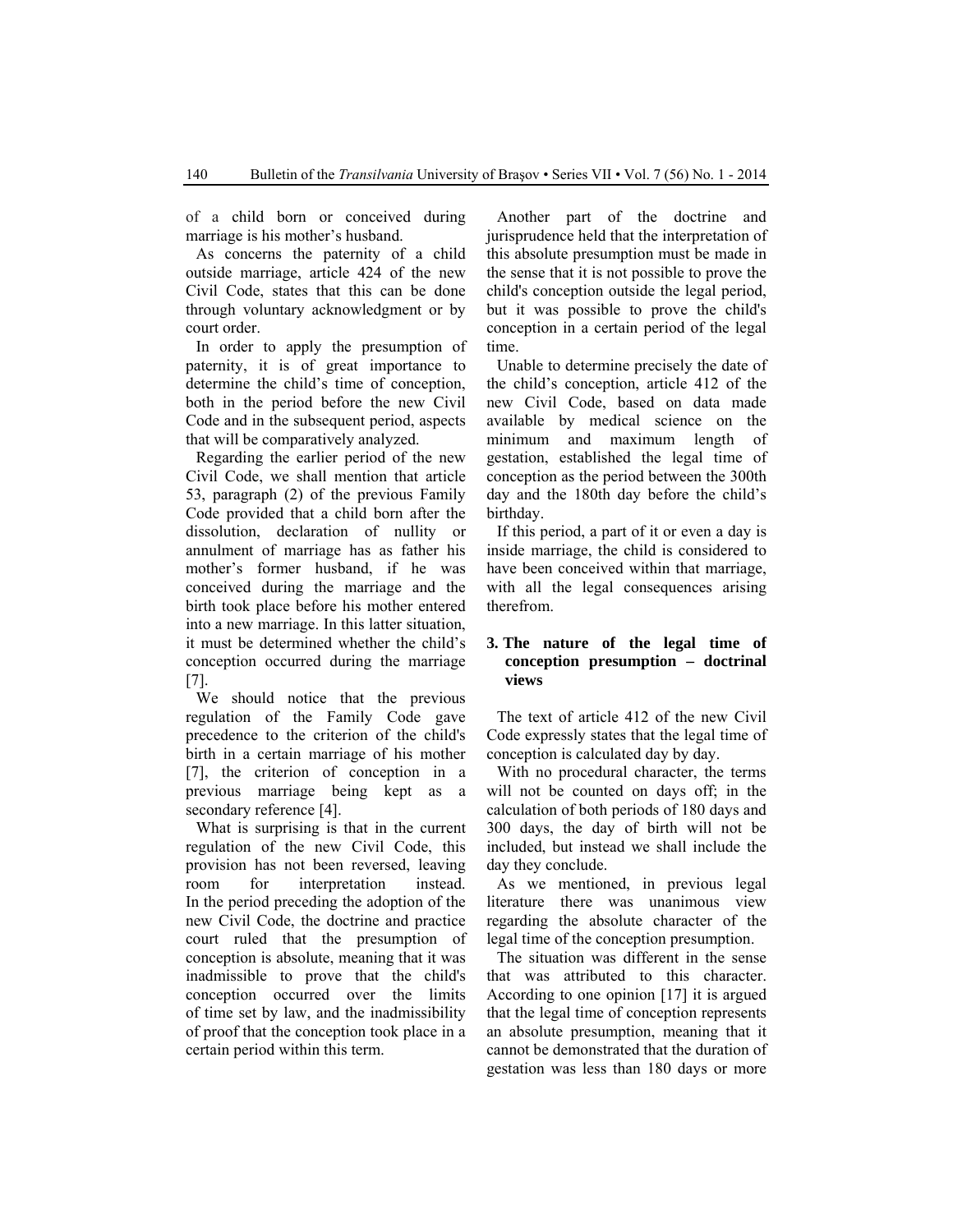than 300 days and in the sense that they cannot prove that the child's conception took place in a certain part of the legal time of conception.

In another author's opinion [15], the absolute character of the legal time of conception presumption was understood in the sense that it could not be demonstrated that the pregnancy was less than 180 days or more than 300 days, but it could be demonstrated that the conception took place in a certain period of the legal time of conception.

The same opinion is to be found in Professor Emil Poenaru's work [14], showing that "the presumption of article 61 of the Family Code has a general character (and it cannot be countered) regarding the maximum and minimum limits of the legal time of conception that were mentioned.

Once we located the conception within the 121 days legal time interval, nothing prevents the evidence to specify a certain <time> of this interval as the <real> period of conception" [14].

Another issue raised by the doctrine concerned the assumption that the ex-wife would successively give birth to two children in the period of 300 days after the dissolution of marriage.

It was considered that "if we were to strictly apply the presumption that we should decide that the child was conceived during the marriage, because he was born before the expiry of the 300 days period; this solution is impossible, because it is contradicted by factual reality: marriage once dissolute, the woman gave birth to a child; the other child is, therefore undoubtedly conceived after the dissolution of marriage" [5].

 So, there are two arguments that support this solution. On the one hand, the legal time of the child's conception presumption, though absolute, cannot be applied because the scientific data leaves no doubt regarding the fact that the second child was conceived after the dissolution or declaration of nullity of marriage and on the other hand, the same assumption cannot be implemented, because its evidentiary power ceases during the birth of the first child.

According to this view, in the above mentioned exceptional situation, the explanation that was given to the fact that the presumption does not operate with regard to the second child is that the first child's birth proves clearly that the second was not conceived within that part of the legal time of conception which falls during the marriage.

The presumption of paternity towards her<br>ormer husband no longer found former husband no longer found application as the second child was conceived after the dissolution or declaration of nullity of that marriage.

Therefore, also in this case, the presumption of the legal time of child's conception had an absolute character, as it was not proved that the pregnancy was less than 180 days or more than 300 days, so the child's conception was situated within the legal time of the conception term.

In the light of art.54, paragraph (1) of the former Family Code, the presumption of paternity may be rebutted if it does not correspond to the truth, that is when it turns out that it is impossible for the mother's husband to be the child's father.

The text of article 54, paragraph 1 of the Family Code was replaced by art.414, paragraph 2 of the new Civil Code. The problem is to know when this is considered proven.

It is assumed that, within a certain part of the legal time of the conception of a child born by a married woman [14], the part during which, according to medical expertise, the child had been conceived, spouses could not meet, unquestionably matter, but they met during the latter part of the legal time of child conception.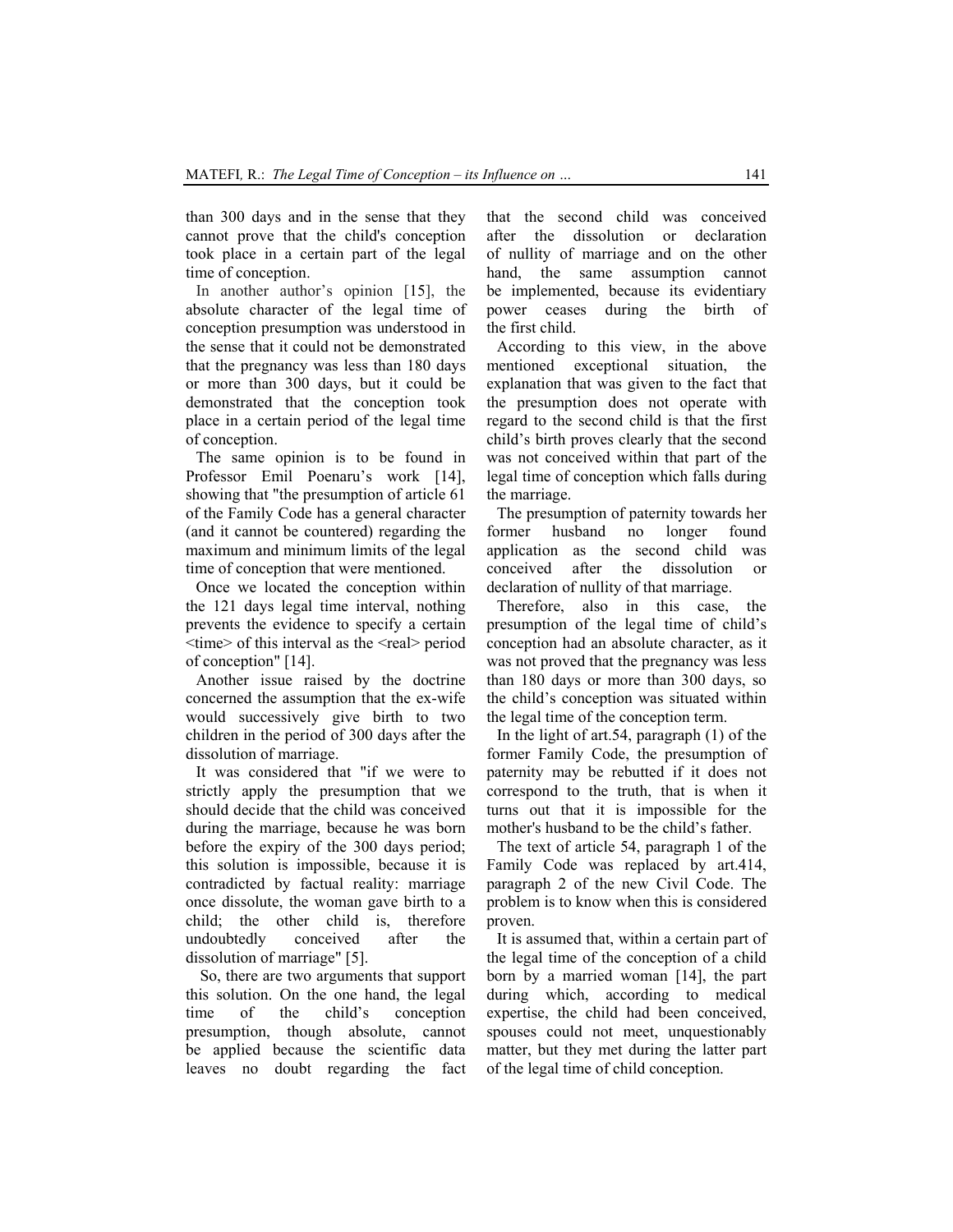According to the first opinion, the solution is negative because it is believed that it cannot be demonstrated that the conception occurred or not in a particular part of the legal time of the child's conception.

The action in denial of paternity is permissible only if it was shown that the spouses could not see each other throughout the child's legal conception period.

According to a second opinion, the solution is, on the contrary, that the action in denial of paternity may be allowed [10].

The action in denial of paternity designates the action which aims to overthrow by court order the presumption of paternity which operates under the law against the husband of the married woman who gave birth to a child.

The problem can also be raised for other circumstances that would make it impossible for the mother's husband to be the child's father, circumstances existing only in that part of the legal time of conception when it can be scientifically established [12], that, in reality, the child was conceived.

An example is the man's temporary physical inability to have relations, with effects regarding procreation, due to an accident, an impossibility existing only in a part of the legal time of the child's conception.

In the previous examples the situation where the child's conception and birth occurred during marriage was envisaged.

However, there may arise situations in which, through the effect of the legal time of conception presumption, considering that a part of this time is within marriage, the child should be considered conceived during marriage but born after its dissolution and, as such, to be raised the issue of paternity denial regarding the legal time of conception [9].

It is also possible for a child to be considered conceived before marriage, but to be born during it.

In the first case, suppose that a child is born a few days before the expiry of the 300 days period from the dissolution of marriage through divorce and medical expertise shows that the baby is born at 7 months.

Concerning the solution for the action in denial of paternity, according to a first opinion, it is considered that the evidence regarding the moment of conception, situated after the dissolution of marriage, evidence considered legally possible, will have to lead to the admission of the action in denial of paternity

According to another view, on the contrary, it is not sufficient but it must be shown that it is impossible that the former husband be the child's father; taking into account the entire period of legal time of conception, that is both the part within marriage, and the part after divorce [13].

In the second case, when the child is born after the marriage's dissolution, but less than 180 days of its conclusion, the baby is conceived previous to marriage, but he enjoys the presumption of paternity, because he is born inside marriage.

Finally, in the case of a child born during marriage, but when part of the legal time of conception is before marriage, and another part after its dissolution, the baby is considered to be conceived and born during the marriage.

Under the new rules, namely article 412, par. 2 of the New Civil Code [19], the presumption of paternity has a relative character, in the sense that, it may be demonstrated by scientific evidence, the child's conception in a certain period of the interval of time referred to in par. 1 of the legal text, or even outside this period.

The optics embraced by the new Civil Code [19] is based on the fact that, from the medical point of view, analyzing the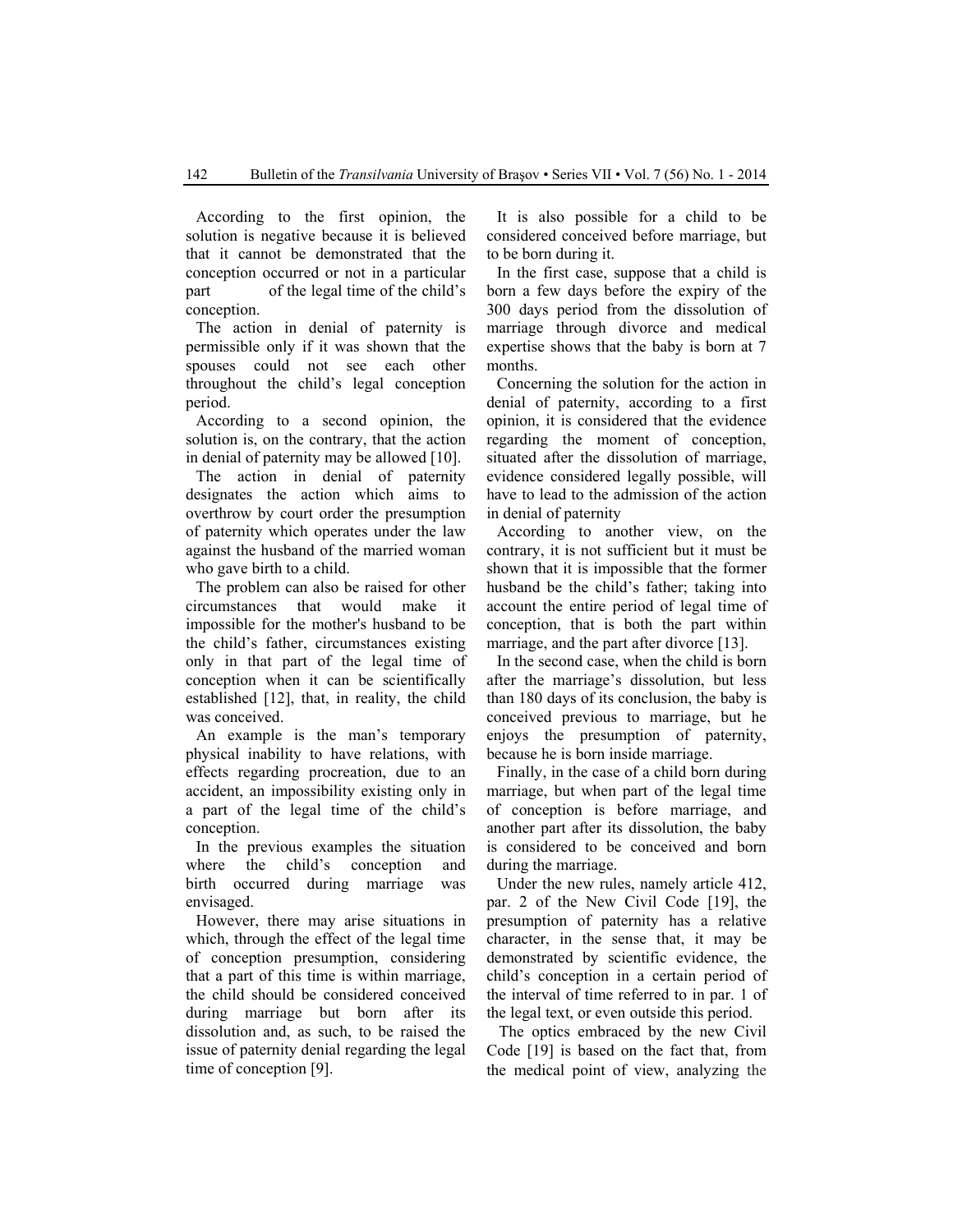child's characteristics such as weight, size, degree of development, we can determine the child's conception in a given period within the 121 days representing the legal time of conception, or we can prove that the legal time of conception is located outside of this period, that can be more or less than 120 days.

The inspiration of this legal text is represented by article 311, par. 3 of the French Civil Code which expressly provides that the legal time of conception is a relative presumption.

So, there are many legal consequences connected to the establishment of the legal time of conception of a child inside marriage.

The action in denial of paternity, meaning that legal action which aims to overthrow the presumption of paternity of a child inside marriage, has undergone significant changes with the entry into force of the new Civil Code.

According to art. 429 of the new Civil Code [19] the number of persons who may introduce this action was expanded, so the procedural legitimacy belongs to the husbands, the biological father and the child. In the old regulation of the previous Family Code, only the mother's husband was entitled to introduce such an action.

Over time it has been shown consistently that this limitation is unjustified. The Constitutional Court through Decision no. 349/2001 declared unconstitutional the provisions of article 54 paragraph 2 of the previous Family Code, as the text recognized the right to act only to the father, not to the mother and the child born within marriage.

#### **4. The legal time of conception and the vocation of succession**

Calculating the legal time of conception is also important at the moment of determining the vacation of succession, so that a child that was conceived may come to succession.

It is however necessary for the heritage opening date to be determined within the legal period of conception. In assumption of proof that the child was conceived after the date of the opening of succession, he will be removed from the inheritance.

As we know, the rule that the individual's capacity of use starts at the moment of his birth, has an exception, namely the anticipated capacity of use recognized from the time of conception and sustained by the "*infans conceptus pro nato habetur, quoties of commodis eius agitur*" adage.

A first condition that is required in order to recognize such an anticipated capacity is for the child to be born alive.

A second condition is very well synthesized by the reputed Professor Poenaru, according to whom "the capacity acquired by a human being before being born, namely in that time when he was only conceived, may exist only in terms of the rights he can acquire, being nonexistent in terms of obligations" [14].

Until the entry into force of the new Civil Code, this principle was regulated by Art. 7, paragraph 2 of Decree no. 31/1954, which provided that "the child's rights are recognized from the moment of conception, if he is born alive."

Today, we find this principle regulated within the content of Art. 36 of the New Civil Code [19]. In applying this principle, the law, given the child's interest, expressly regulates his capacity to come to the succession, on condition that s/he be born alive.

So, Art. 36 of the New Civil Code [19] refers to the provisions of art.412 of the New Civil Code, the one that claims the heritage in the name of the child should demonstrate the child's date of conception,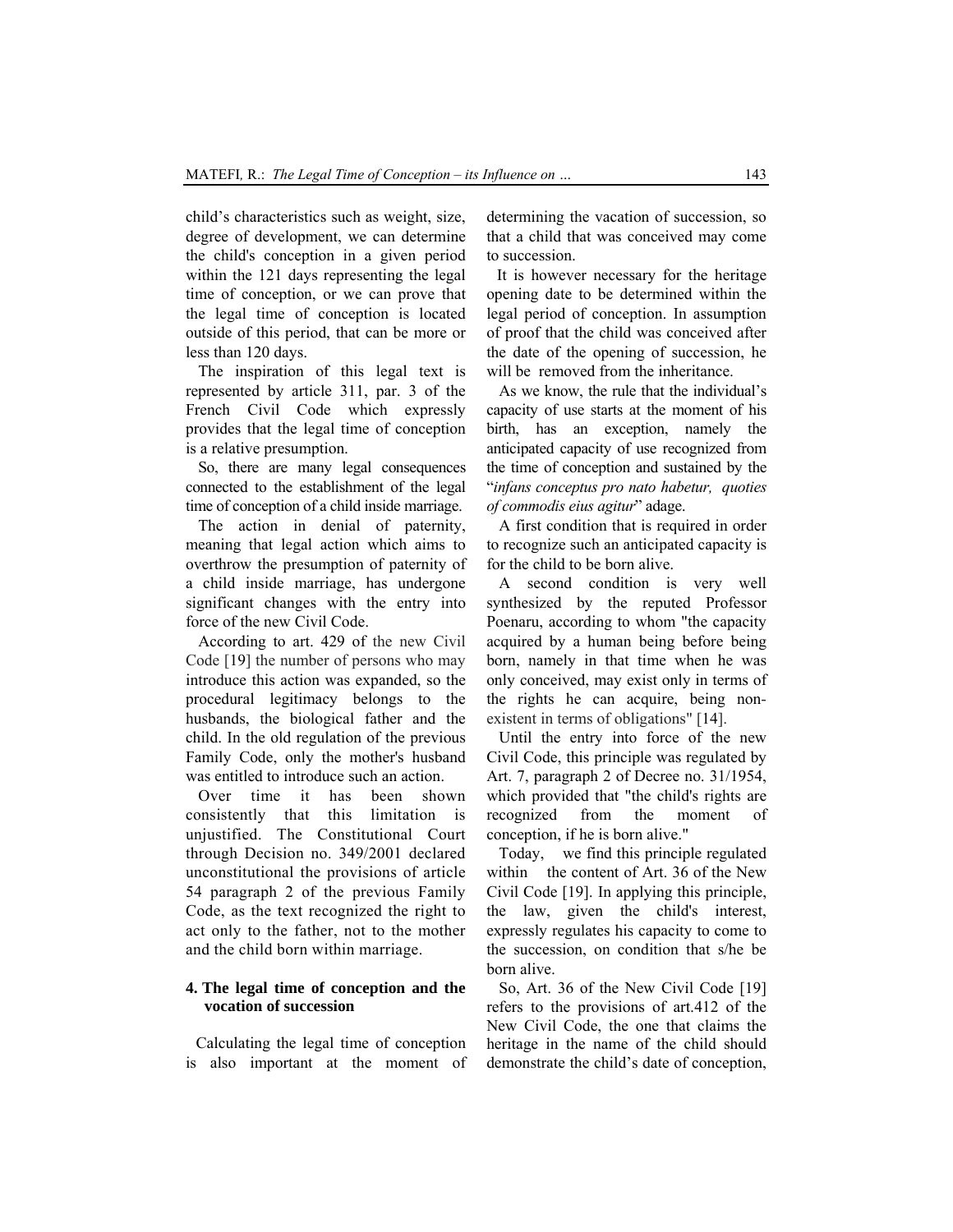the determination of the date before the time of opening the inheritance and the fact that he was born alive [3].

In addition to the foregoing, we can invoke the text of Article 957 of the Civil Code which provides that "A person can inherit if he existed at the time of the opening of inheritance."

So, the child's conception is important in determining his paternity within and outside marriage. This moment is related to the recognition of children rights, provided that they are born alive.

The legislator requires that the child be born alive, and viability is not a condition for the recognition of his rights. In the Romanian dictionary (DEX) viable means: one who is able to live or last a long time; able to have a long life.

In the current legislation, the child's rights are recognized from conception with the only condition of being born alive, which seems to be, as we have previously shown, a better solution than the one in the previous regulation.

#### **5. The child's conception outside marriage – legal consequences**

From the legal point of view, the child's conception is relevant both in the case of a child inside marriage, that is related to the paternity presumption, and in the case of a child outside marriage.

Regarding the latter, civil law provides that a child outside marriage is considered to be the child born by a woman that is unmarried at the time of his birth as well as at the time of his conception.

The child inside marriage, whose paternity has been successfully denied, is included in the category of children born outside marriage, since as a consequence of denial of paternity, this reality is removed, thus the child's paternity remains unestablished.

Regarding the child outside marriage, his paternity can be established by the recognition of his father, according to article 416 par. 1 of the New Civil Code [19], which is done either by declaration, by authentic document or by will.

If paternity is not established in this manner, therefore if the father does not recognize the child, his paternity can be established by court order according to Art.424 of the New Civil Code. Art.426 par. 1 and 2 of the new Civil Code regulates that paternity is presumed if it turns out that the alleged father lived with the mother during the legal time of conception and that this assumption can be removed only if the alleged father proves it was impossible for him to conceive the child.

It follows therefore that the legal time of conception is also important in connection with the child outside of marriage, this issue being related to establishing his parentage.

From the interpretation of the presumption provided by Art.426 paragraph 1 of the New Civil Code, it follows that the fact the child's mother lived with the alleged father is important only within the legal time of the conception period, as it is defined in Art.412 of the new Civil Code [19].

So in order to establish the application of this presumption, we need to determine the legal time of conception period, and in relation to it, to prove the cohabitation between mother and alleged father, so that we can apply the presumption that he is the father of the child outside of marriage.

Regarding the proof of cohabitation, it must be mentioned that this aspect can be proved by any evidence, and if we do so, this presumption becomes fully applicable.

If the fact of cohabitation is proved, the court does nothing more than apply the legal presumption and ascertain that the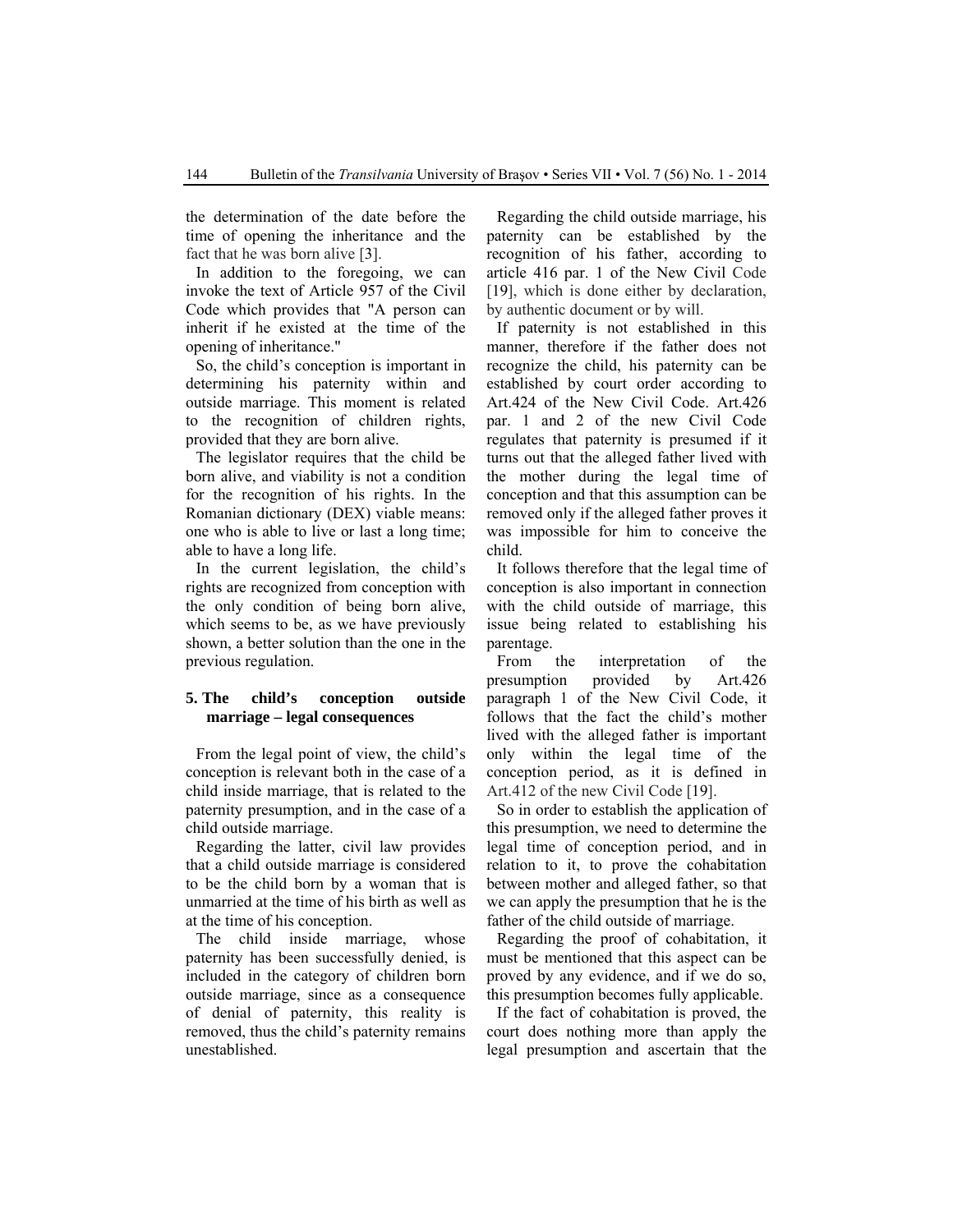paternity of the child outside of marriage is established in this way.

The only way this presumption can be overturned is by the provisions of Art. 426, paragraph 2 of the new Civil Code [19], according to which the alleged father proves that it is utterly impossible for him to have conceived the child.

Administering this evidence often means to prove from a medical standpoint that the man is unable to procreate, but obviously this may not be the only reason why the alleged father did not conceive the child. We face again a factual situation that may be proved by any evidence.

Given the topic of this article it may not be without interest to recall that in the realm of criminal law, the offense of injury to the fetus is regulated by Art. 202 of the Criminal Code, this indictment coming to protect life in the making, for a period remained uncovered in the current regulation.

The need for criminalization also results, at least in an indirect manner, from the analysis of the legal protection of the "unborn child" in terms of the right to life, regulated by Art. 2 of the European Convention on Human Rights" [6] as shown in the doctrine.

#### **References**

- 1. Boroi, G., Anghelescu, C.A.. *Drept civil. Introducere (Civil law course. Backgrounds).* Bucharest. Hamangiu Publishing House, 2012.
- 2. Cercel, S.: *Aspecte privind capacitatea de folosinţă* (*Aspects regarding the capacity of use*). Available on: http://drept.ucv.ro/ RSJ/images/articole/2007/RSJ2/004Ce rcel.pdf. Accessed: february 2014.
- 3. Deak, Fr., Popescu, R.: *Tratat de drept succesoral (Treaty of succession law*) vol I. Bucharest. Universul Juridic Publishing House, 2013.
- 4. Florian, E.: *Dreptul familiei,* (*Family Law)*, 4th edition. Bucharest. CH Beck Publishing House, 2011.
- 5. Hamangiu, C., Rosetti-Balanescu, I., Baicoianu, Al. : *Tratat de drept civil, (Treaty of civil law)*, vol I. Bucharest, All Beck Publishing House, 2002.
- 6. Neagu, M.M.: *Aggressions against the fetus – reality and perspectives.* In: Nicolae Balcescu Land Force<br>Academy, the 19<sup>th</sup> International Academy, the  $19<sup>th</sup>$  International Conference The knowledge – based Organisation, KBO, Bucharest, 2013, p. 485.
- 7. Nicolae, I.: *Dreptul familiei note de curs (Family law – lecture notes)*. Brasov. Transylvania University Publishing House, 2008.
- 8. Nicolae, I.: *Instituţii de dreptul familiei (Institutions of family law).* Bucharest. Hamangiu Publishing House, 2008.
- 9. Nicolae, I.: *Legal action in establishing paternity*. In: International Colloquium of Social Sciences - ACUM, Braşov, 27-29 nov. 2008, p.131-134.
- 10. Nicolae, I.: *Maternity settlement by voluntary recognition of the mother.* In: International conference "Justice and Community integration", Brasov, 14-15 May 2009, p.137-138.
- 11. Nicolae, I.: *Paternity conflict.* In: International Conference "Justice and community integration", Brasov, 14-15 May 2009, p.134-136.
- 12. Nicolae, I.: *Medical and legal aspects on the action in denial of paternity.* In: International conference "System science and simulation in engineering", Genova, Italy, 2009, p.38-40.
- 13. Nicolae, I.: *Parentage of the father over marriage*. In: Challenges in Higher Education and Research in the 21st century, Sozopol, 2-5 June 2009, p.433-434.